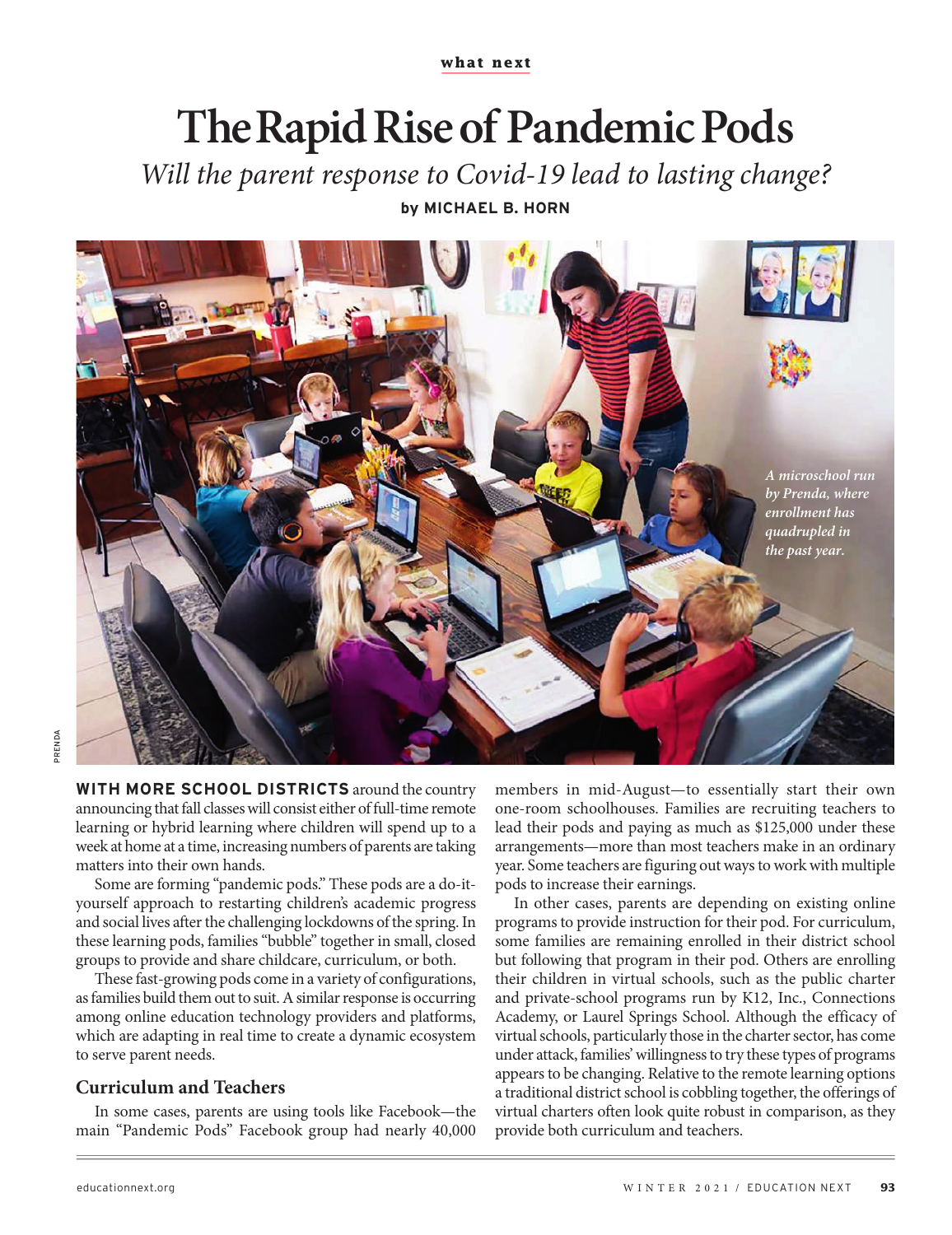Other families are taking nontraditional pathways by enrolling in so-called micro-schools, which function as modern-day one-room schoolhouses and many of which use blended learning in their models (see "School Disruption on the Small Scale," *feature,* spring 2017), such as Prenda Learning and MyTechHigh. Or families are assembling their own curriculum through online providers like Khan Academy, ABCMouse, The Emile School, and Outschool.

Outschool CEO Amir Nathoo said the company's enrollments have soared to more than 300,000, compared to 80,000 total in the three years through mid-March 2020. The company is trying to hire 5,000 new teachers to meet the demand. It has also established Outschool.org to provide free classes to families facing financial hardship.

Prenda Learning, which creates groups of 5 to 10 students in grades K–8, has seen its enrollments quadruple in the past year. Prenda partners with charter schools in its home state of Arizona to provide micro-schools tuition-free. It also accepts education savings account funds through the Empowerment Scholarship Account Program. For learners who live outside

of Arizona, Prenda offers a homeschool option called Prenda Family, which offers full curriculum, training, and support for \$100 a month per student.

MyTechHigh, which partners with public schools to offer a full curriculum for K–12 learners at no cost to the family, is experiencing similar rapid growth. More than 12,000 students are now enrolled in five states: Utah, Colorado, Idaho, Tennessee, and Arkansas. Founder and CEO Matt

Bowman said the company will be able to offerits programming in more states soon.

Tinkergarten, which offers an outdoor-based curriculum and in-person classes for babies, toddlers, and children through age 8, reported 35,000 new signups for its home-based programs since March 15, up from 8,600 in the same period a year ago, according to the *Wall Street Journal.*

### **Childcare and Community**

Families have long relied on the Internet to find reliable childcare. Winnie.com helps families find daycare and preschool options, Care.com helps them find trusted caregivers, and CareVillage connects parents to form everything from PlayPods to SchoolPods and SitterPods, in which families share resources to provide childcare.

Then there are the pivots and new product offerings from existing companies. Wonderschool, which previously paired parents with childcare programs for preschool, is now helping parent-educators and K–12 teachers create learning pods so that students can remain enrolled in their existing school but have childcare. Swing Education, which formerly provided substitute teachers for existing schools, is now using its roster of teachers to help families staff learning pods. SchoolHouse, which matches

families with teachers for at-home education and childcare, will help a family customize their offerings to match a variety of philosophies and curricular needs. Togetherschool is looking to form pods of 5 to 10 elementary-age students enrolled in the same school to offer a rich, curated in-person experience.

And finally, several founders of alternative schools have banded together to form Learning Pods, an organization that helps parents develop and operate pods to provide both care and curriculum for preschool and elementary-age children. The goal is to help parents connect with likeminded neighbors to form a pod. The company provides a trained teacher, a social contract between the families, and curriculum that allows learners to "follow their curiosity and learn through discovery and Project-Based Learning."

#### **Looking Over the Longer Run**

The short-term trends since the pandemic are clear. In addition to the enrollment increases in virtual schools and online education resources, homeschooling is also poised to grow sharply.

Nationwide, the National Home School Association expects the number of homeschooled students to increase to as much

as 10 million in 2020–21, according to executive director J. Allen Weston. This past July, Nebraska's homeschool filings spiked by 21 percent, while in North Carolina, so many parents filed online "notices of intent" to homeschool that the state website crashed. Many millions of students will likely remain enrolled in their districts but still participate in private pods and alternative arrangements.

The question is, will this enthusiasm for micro-schools, homeschools, and learning pods have any lasting impact beyond the pandemic? Or will families rush back to traditional school as soon as they can? It's easy to assume that these changes won't last. In *Disrupting Class,*  my co-authors and I conducted research that suggested the maximum number of students who could learn in a home or virtual school environment was around 10 percent—or roughly 5.5 million students nationwide—due to structural limitations such as parents' work obligations.

But there are three elements at play that suggest there could be a more meaningful long-term impact beyond school districts simply offering more online courses in the future.

First, many students and families were not necessarily getting what they want from their children's pre-pandemic school arrangements. These families may have been overserved by their local school's offerings. Some may not have benefited from the school having great football and debate teams or a state-ofthe-art planetarium and school-lunch program. Instead, they might get more from a school that has the specific focus that means the most to them.

According to research conducted for the National Association of Independent Schools, many families choose the schools they do so their children can learn in likeminded communi-

**There are elements at play that suggest a meaningful longterm impact beyond school districts simply offering more online courses in the future.**